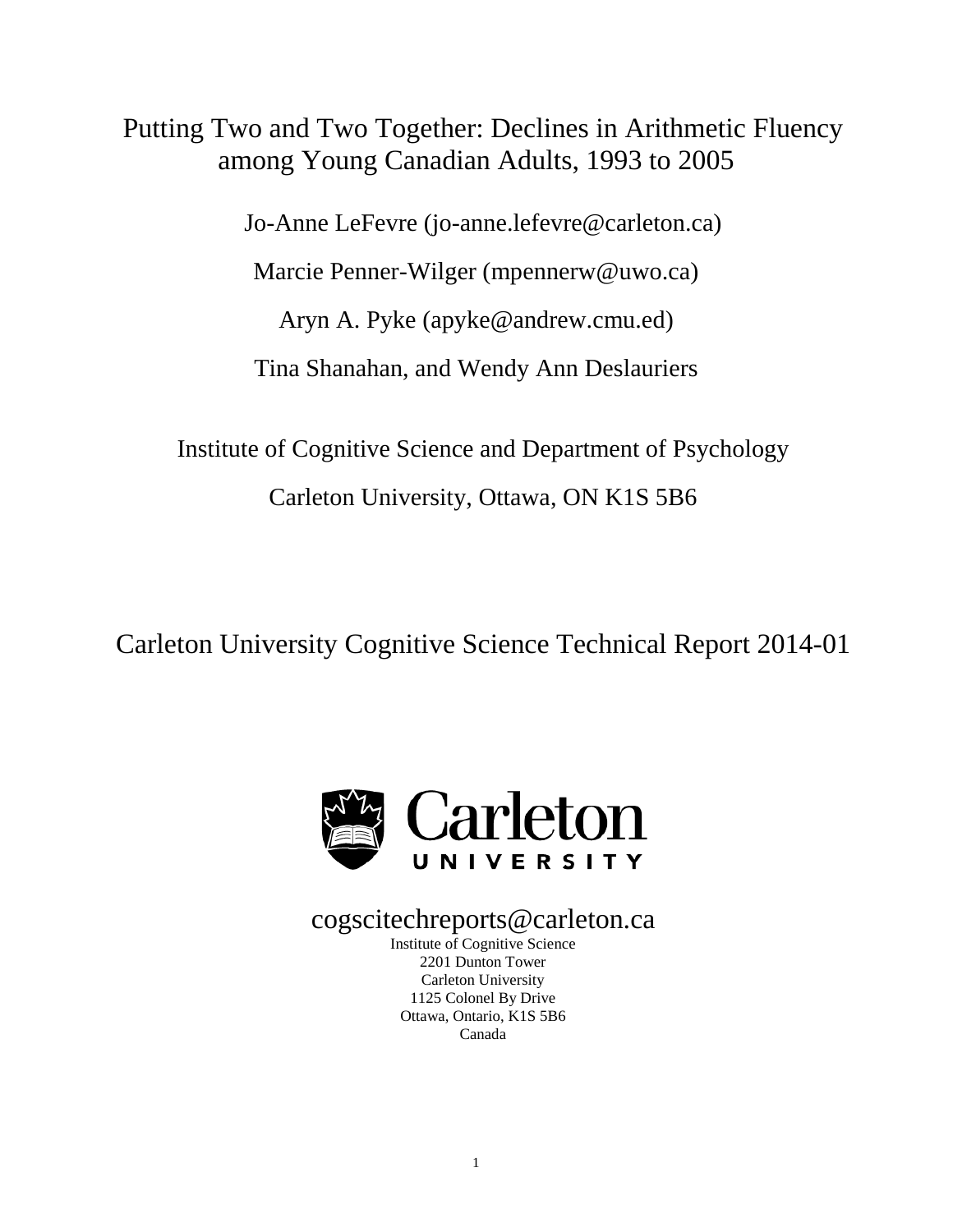## **Putting Two and Two Together: Declines in Arithmetic Fluency among Young Canadian Adults, 1993 to 2005**

**Jo-Anne LeFevre (jo-anne.lefevre@carleton.ca) Marcie Penner-Wilger (mpennerw@uwo.ca) Aryn A. Pyke (apyke@andrew.cmu.ed) Tina Shanahan, and Wendy Ann Deslauriers** Institute of Cognitive Science and Department of Psychology Carleton University, Ottawa, ON K1S 5B6

#### **Abstract**

Canadian university students ( $N = 461$ ; aged between 17 and 22) were tested between 1993 and 2005 on a timed multi-digit arithmetic test. This test is closely related to the speed with which people can retrieve answers to arithmetic facts from memory. Scores declined by over 20% in this time period. These findings are discussed in relation to the changes in mathematics curricula that have taken place in North America over the past 20 years.

## **Introduction**

The ability to both quickly and accurately calculate the answers to arithmetic problems is termed *arithmetic fluency*  (see also Ramos-Christian, Schleser & Varn, 2008). It has traditionally been assumed that students educated in Canada achieve arithmetic fluency: Just as we expect university students to be able to read words and comprehend text, we expect that they can easily recall simple arithmetic facts (e.g.,  $3 \times 4 = 12$ ,  $5 + 9 = 14$ ), and efficiently execute the algorithms for multi-digit addition (e.g., 34 + 98), subtraction (e.g.,  $78 - 45$ ), and multiplication (e.g.,  $456 \times 4$ ). Arithmetic skills are taught and practiced in elementary school and comprise basic knowledge that is central for further mathematical learning. Evidence suggests, however, that arithmetic fluency may be declining among university undergraduates (Mulhern & Wylie, 2004). The goal of the present research was to evaluate this issue among Canadian undergraduates who were tested between 1993 and 2005 and thus started their arithmetic training (i.e., Grade 1) between 1982 and 1993.

The ability to retrieve basic arithmetic facts from memory and to efficiently execute algorithms for multi-digit arithmetic is a cornerstone of mathematical proficiency (Fuchs et al., 2006; National Mathematics Advisory Panel, 2008; Royer, Tronsky, Chan, Jackson, & Marchant, 1999). Fluency in arithmetic frees up working memory resources, allowing students to focus on higher-level understanding (Walcyzk & Griffiths-Ross, 2006). As a result, arithmetic fluency is strongly correlated with performance on mathematical achievement tests for both children (Fuchs et al., 2006; Royer et al., 1999; Zentall, 1990) and adults (Royer et al., 1999).

A decline in arithmetic fluency is of concern for a variety of reasons. First, decline in arithmetic fluency may

adversely affect the preparedness of undergraduates for course work in university and subsequently influence future career opportunities (Parsons & Bynner, 1997). Arithmetic skill is also a strong predictor of employment outcomes (e.g., Finnie & Meng, 2006; Parsons & Bynner, 1997; Rivera-Batiz, 1992). Second, information about trends in arithmetic fluency is essential to educators and social psychologists attempting to assess the effects of curriculum changes and other societal factors on students' performance (Griffin & Callingham, 2006). Third, incorrect assumptions about the arithmetic fluency of adults can be problematic for clinicians assessing cognitive decline and for cognitive researchers generally because arithmetic performance is often used as an index of memory processing. Fourth, arithmetic learning is an important component of the curriculum in elementary school (National Council of Teachers of Mathematics, 2000). Thus, any changes in students' knowledge of arithmetic are of interest to educators at all levels.

Since 1989 when the National Council of Teachers of Mathematics (NCTM) proposed the first version of the *Principles and Standards for School Mathematics*, the trend in mathematics education in North America has been towards an emphasis on conceptual, rather than procedural skills (Star, 2005). As national or provincial curricula were modified to take into account the NCTM guidelines, emphasis shifted away from drill and practice and towards discovery learning, with the goal of motivating children to construct mathematical knowledge. Furthermore, tools such as computers and calculators have become ubiquitous in schools. Thus, as the curriculum expanded to encompass a wider range of mathematical content (National Council of Teachers of Mathematics, 2000), the experiences of North American children in elementary school mathematics have changed dramatically (Schoenfeld, 2004). In the Ontario Mathematics Curriculum (Ontario Ministry of Education, 2003), for example, Number Sense and Numeration is one of five strands that also include Measurement; Geometry and Spatial Sense; Patterning and Algebra; and Data Management and Probability. Although the experiences of any particular child will depend on the proclivities and beliefs of his or her teacher, the curriculum is much more extensive and inclusive than in the past, leaving less time for practice of specific skills within any of the mathematical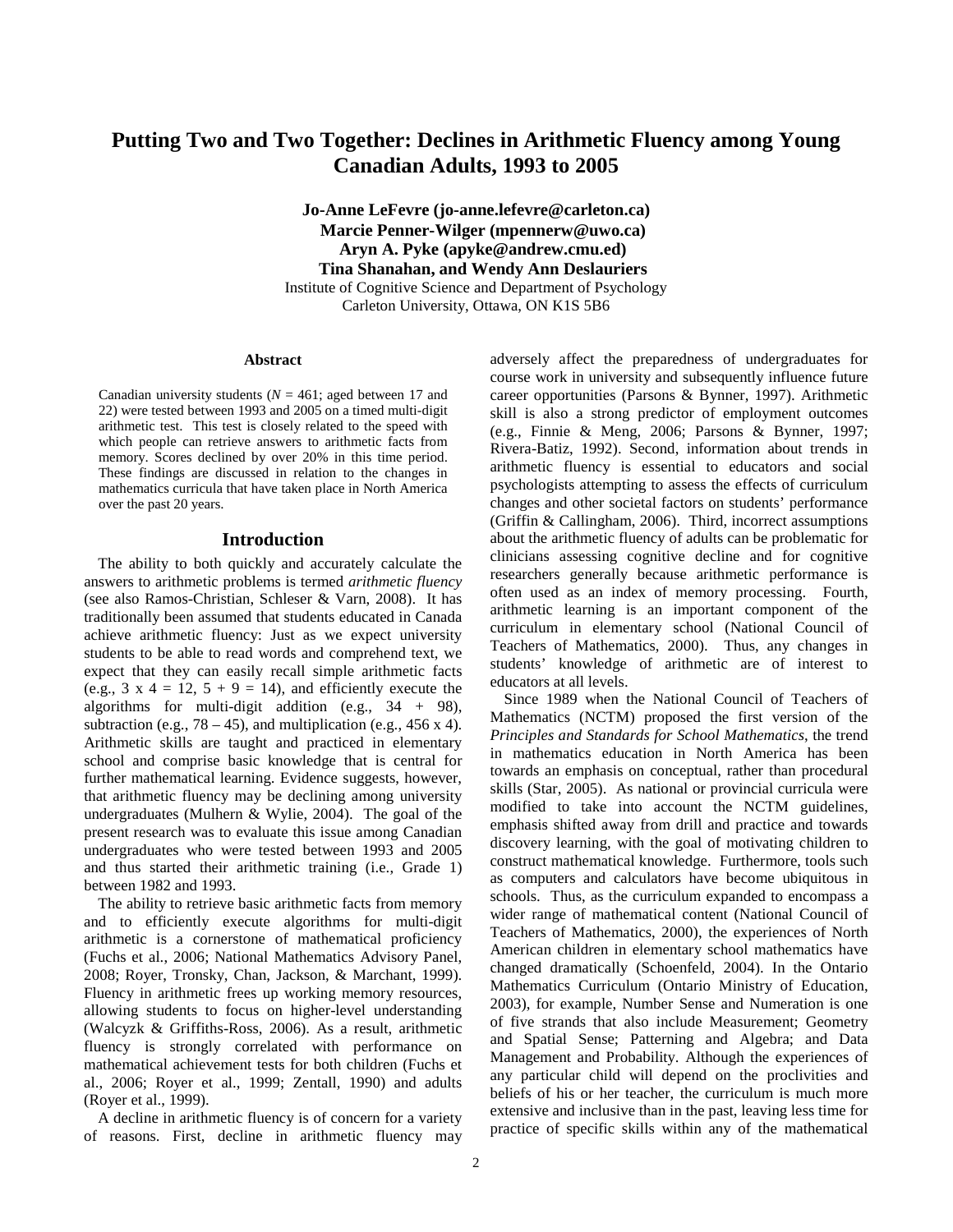sub-domains, including arithmetic.

In support of the view that arithmetic has become much less important in modern elementary schooling, Standing, Sproule, and Leung (2006) found that only 40% of 146 business and economics majors could correctly answer all 10 items on a third-grade arithmetic test from 1932. Rustemeyer and Stoeger (2007) reported similar findings for German students. One interesting potential consequence of these changes in educational policy and practice is that the arithmetic fluency of students who are currently entering universities in Canada may be different from those of earlier cohorts because they have spent less time learning number facts and calculation procedures. The speed with which individuals can solve arithmetic problems, including math facts such as  $3 + 4$ , and multi-digit problems such as  $34 \times 3$ , is correlated with performance on mathematics achievement tests (Fuchs et al., 2006; Royer et al., 1999), including the SAT-M among college students (Royer et al., 1999). Thus, changes in computational fluency are relevant for understanding mathematical achievement. We also might expect that students' conceptual understanding and their attitudes towards mathematics may have improved (although the former was not assessed in the current research).

Some research suggests that mathematics skills more generally may also be in decline. Mulhern and Wylie (2004) compared the mathematical skills of two cohorts of undergraduates at Queen's University in Belfast. The first cohort was tested in 1992 and the second in 2002. The students completed a measure that included a variety of components; arithmetic, estimation, algebraic reasoning, graphical interpretation, proportionality and ratio, and probability and sampling. The findings were clear; on all components the 1992 cohort scored higher than the 2002 cohort. Although the cohort differences were significant for all mathematical components, they were smaller for arithmetic than for some of the other measures. Mulhern and Wylie's data suggest that, at least in Ireland, the mathematics skill of university students has declined (see also Mulhern & Wylie, 2006).

For 12 years, we obtained a measure of arithmetic fluency from Canadian undergraduates who participated in experiments on mathematical cognition (e.g., Kalaman & LeFevre, 2007; LeFevre & Morris, 1999; LeFevre et al., 2003; Smith-Chant & LeFevre, 2003). Based on the performance of samples of students across this time period, our intuition was that arithmetic fluency had declined. For the present paper, we analyzed these data to test the hypothesis that the arithmetic fluency of young adults educated in Canada declined over the time period between 1993 and 2005.

## **Method**

## **Materials**

Participants completed the addition and multiplicationsubtraction subtests from the Kit of Factor-Referenced Cognitive Tests (French, Ekstrom, & Price, 1963). Each arithmetic subtest consists of two pages of multi-digit problems. On the addition subtest, the problems have three terms, each either a one- or two-digit number (e.g.,  $34 + 56$ )  $+ 27$ ; 47  $+ 8 + 92$ ). They are arranged in columnar form in six rows per page of 10 problems per row (i.e., 60 per page) for a total of 120 problems. Each page of the subtractionmultiplication test has six rows of 10 problems arranged in columnar form. Beginning with the first, every other row consists of two- by two-digit subtraction problems (e.g., 34 – 18); alternate rows consist of two- by one-digit multiplication problems (e.g., 54 x 6). Hence, there are a total of 120 problems on the two pages of the subtractionmultiplication subtest. A total correct score for each participant was calculated by summing the number of correct problems across the four pages, with a possible maximum score of 240. The summed score has excellent internal consistency, with Cronbach's alpha across the four pages of .91.

With respect to construct validity, there are substantial and consistent relations between participants' scores on this measure and their speed and accuracy on single-digit arithmetic problems (LeFevre et al., 2003). The correlation between average latency on multiplication problems such as 7 x 8 and score on this fluency test was  $-0.51$ ,  $p < 0.001$  ( $N = 64$ : Smith-Chant & LeFevre, 2003). Similarly, the 64; Smith-Chant & LeFevre, 2003). correlation between fluency score and latencies on singledigit addition problems with sums greater than 10 (e.g.,  $6 +$ 8) was -.67, *p* < .001 (*N*=34; Das, LeFevre, & Penner-Wilger, 2010). Thus, performance on the French-Kit test is highly related to how quickly solvers' can respond to simple math facts. The fluency measure is also correlated with performance on mathematical tasks that require reasoning. For example, there was a correlation of .43,  $p < .001$  ( $N =$ 80) between fluency score and performance on the Number Series subtest of the Canadian Cognitive Abilities Test (Multilevel edition, Level H, Form 3; Thorndike, Hagen, & Wright, 1981; LeFevre, 2003).

## **Participants**

Participants were recruited either from the pool of introductory psychology students, such that they received course credit for their participation, or more broadly from the university population and paid typically \$7 to \$10 for 45 min to 1.5 hours. A total of 693 individuals who had been educated in Canada had participated in 25 different experiments on mathematical cognition between 1993 and 2005. These individuals (339 men and 354 women) ranged in age from 17 to 60 years (*Mdn* = 20 years). An estimate of the year that participants started formal schooling was calculated by subtracting their age from the year that they were tested and adding six (the majority of Canadian students start grade 1 in the year that they turn six). Using this criterion, our sample of Canadian-educated students started grade 1 between 1943 and 1994. However, the majority of participants (over 80%) started elementary school between 1980 and 1993.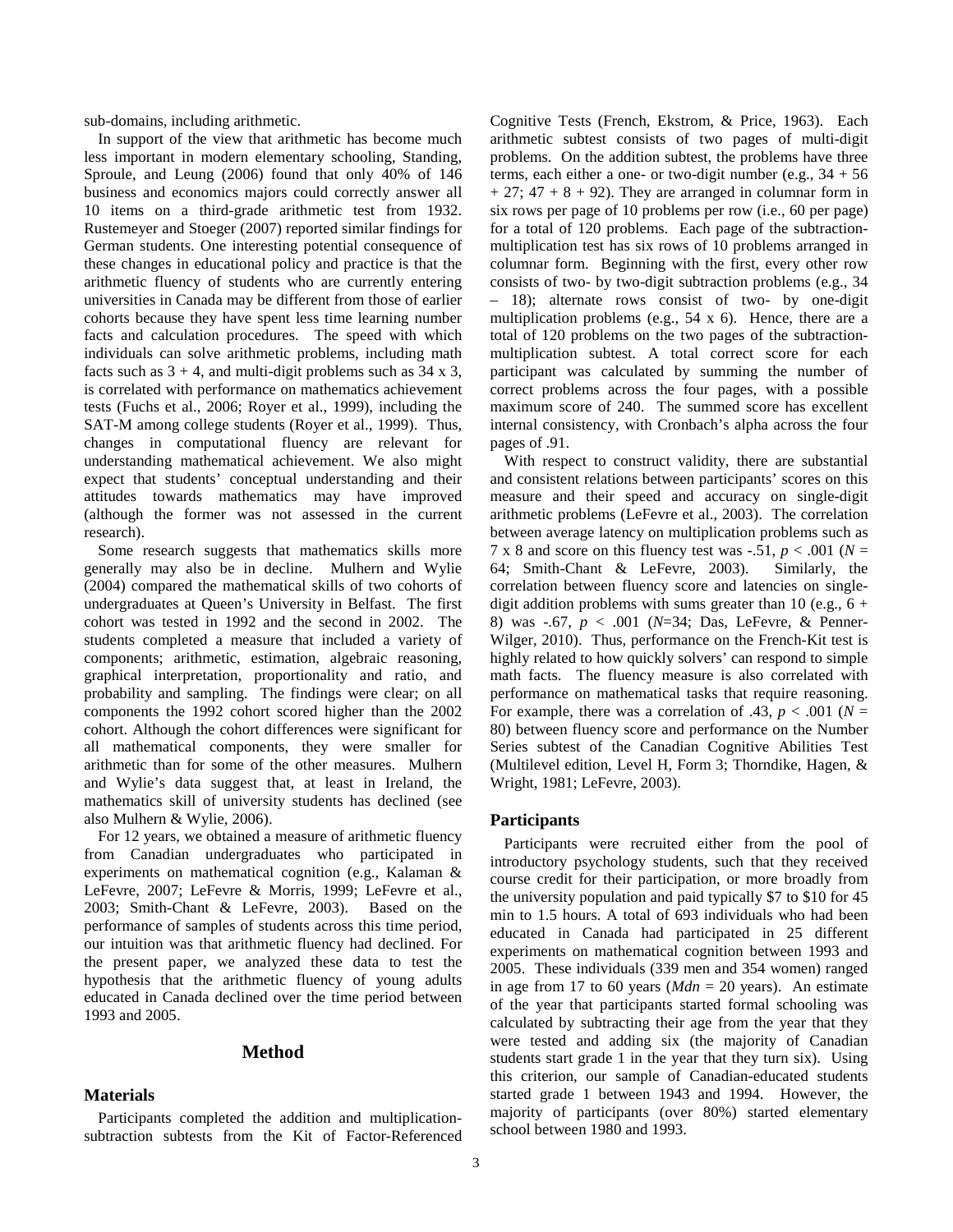#### **Procedure**

The experimenter instructed the participant to read the first page of instructions and complete several example problems. The participant was then given two minutes to complete each page of problems (timed with a stopwatch). Participants were instructed to solve problems as quickly and accurately as possible. Participants were also instructed to solve the problems in each row, starting at the left and moving to the right, and told not to skip rows. They were permitted to write intermediate results on the paper.

The addition subtest was always completed first. In a few cases  $(n = 17)$ , participants were only given one of the two pages of a subtest. Scores for these individuals were estimated by doubling their score on the single page for that subtest. Total correct trials (summed over the two pages) for each of the two subtests comprised the scores. This value was very similar to the total number of problems attempted, as the participants rarely made errors. Therefore, these measures provide an assessment of combined accuracy and speed—arithmetic fluency.

In most cases, participants completed the arithmetic fluency measure after they had finished some other mathematical activities (these varied considerably across the different experiments). In some cases participants completed the fluency measure at the beginning of the experiment, or between two blocks of simple arithmetic problems.

#### **Results**

The mean performance (total number of correct problems) for the 693 Canadian-educated students was 78.1 (*SD* = 26.2; range from 15 to 190), but there was considerable variability across years. To explore patterns by grade 1 year, we limited the sample to the 461 undergraduate students who had started grade 1 between 1982 and 1993 (217 men and 244 women). Using this criterion, each grade 1 year had a sample of at least 20 individuals per year (*M* = 38, range from 22 to 73 per year).



Figure 1. Mean arithmetic fluency scores by year in which participants started Grade 1 ( $n = 461$ ). Whiskers represent standard errors of the mean.

 The data in Figure 1 show a clear pattern of decline over time. Fluency scores were analyzed in a 2(gender: men, women) x 12(Grade 1 year: 1982 to 1993) ANOVA. Performance varied with Grade 1 year,  $F(11,437) = 2.18$ ,  $MSE = 560$ ,  $p < .05$ ,  $\eta_p^2 = .052$ . The significant linear contrast  $(p < .001)$ , indicates that scores declined as Grade 1 year increased. Men scored slightly higher than women on average (76 vs. 71), however this effect was only marginally significant,  $F(1, 437) = 3.69$ ,  $p = .055$ , and the effect size was small ( $\eta_p^2 = .008$ ). The interaction between gender and grade was not significant, indicating that men and women showed similar patterns of decline with time.

## **Correlations**

As shown below the diagonal in Table 1, grade 1 year was significantly negatively correlated with arithmetic fluency: The more recently students commenced their elementary education, the lower their arithmetic fluency. Age at the time of testing was also correlated with fluency, such that older students tended to have higher scores. These relations support the hypothesis that arithmetic fluency declined over time. In contrast, gender was not significantly related to fluency scores or to the measures of time.

The correlations shown below the diagonal in Table 1 may overestimate the declines in performance across this time period because participants who are older may have higher fluency scores than younger participants for a variety of reasons. First, older participants in the current sample were more likely to be graduate students and thus potentially more mathematically skilled than undergraduates. Second, older students had more opportunities to practice arithmetic. Thus, a more stringent test of whether arithmetic fluency declined during this time period is to restrict the analysis to those individuals who were undergraduates (i.e., aged between 17 and 22) at the time of testing  $(n = 491)$ . Correlations for this subset of individuals are shown above the diagonal in Table 1. The patterns are very similar to those in the larger group.

Table 1: Correlations among Arithmetic Fluency, Grade 1 Year, Age, Calculator Use (Calc), Nervousness about Math (Nerv), and Gender

|         | Fluency Grade 1 |         | Age     | Gender  | Calc <sup>1</sup> | $Nerv^2$ |
|---------|-----------------|---------|---------|---------|-------------------|----------|
| Fluency |                 | $-22**$ | $.09*$  | $-10*$  | $19**$            | $.31**$  |
| Grade 1 | $-.33**$        |         | $-50**$ | $19**$  | $-42**$           | $-.08$   |
| Age     | $.26**$         | $-90**$ |         | $-.08$  | $.11*$            | .04      |
| Gender  | $-.02$          | $-.05$  | .01     |         | $-.09$            | $-.18**$ |
| Calc    | $19**$          | $-39**$ | $19**$  | $-.08$  |                   | .09      |
| Nerv    | $31**$          | .00     | $-.01$  | $-18**$ | .01               |          |

*Notes*. Correlations below the diagonal are for all of the 693 students educated in Canada. Correlations above the diagonal are for the subgroup of 491 students who were aged 17 to 22 at the time of testing. Age was measured in years. Gender was coded as 1 for men and 2 for women. Calculator use was coded as 1=started in elementary school;  $2 =$  started in middle school;  $3 =$  started in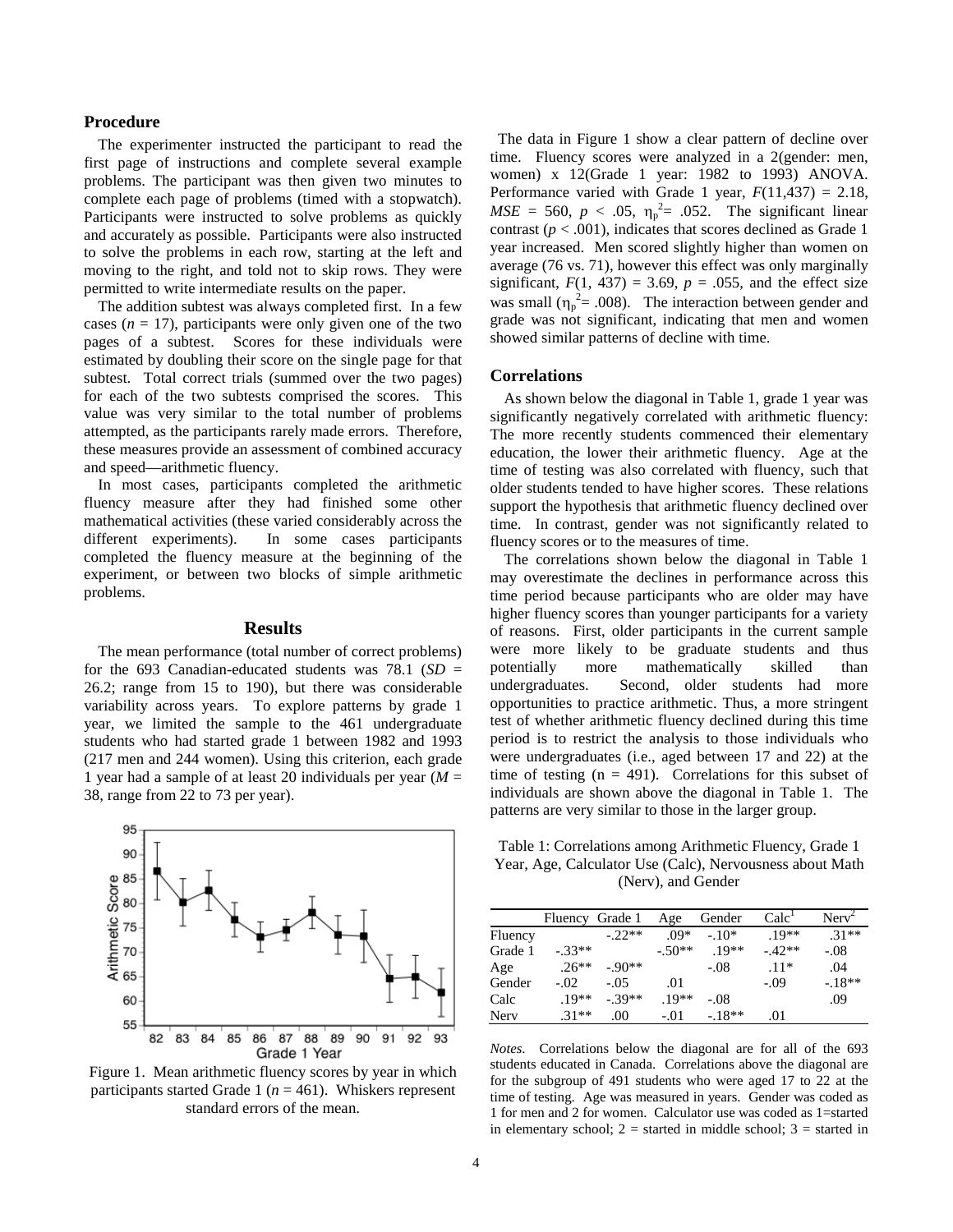high school or later. Nervousness was rated on a 7-point scale, where  $1 = \text{very}$  nervous and  $7 = \text{not}$  at all nervous.  $n = 350$ ;  $\frac{2}{n} = 462$ .

 $* p < .05; ** p < .01$ 

As in the full sample, the correlation between arithmetic fluency and grade 1 year is negative. Thus, even when other factors (such as amount of practice) are eliminated, the data support the hypothesis that arithmetic scores of undergraduates have declined over the last decade. The correlations shown above the diagonal in Table 1 suggest that gender is weakly related to fluency in the age-restricted sample (consistent with the ANOVA); however, gender is also positively correlated with year of testing because more females participated in later years than males. In order to assess the relation between arithmetic scores and grade 1 year as stringently as possible, arithmetic scores were analyzed in a multiple regression analysis with grade 1 year while controlling for age and gender. In the multiple regression, only grade 1 year was a significant unique predictor of fluency. The regression indicated that, for each increase in grade 1 year, fluency scores declined by 1.5 problems. Although this change may seem small, it represents an average decline of 23.5% over the period of time represented in this sample, from an average total fluency score of approximately 85 to 65. Thus, even with a very stringent criterion for inclusion of participants, the prediction that arithmetic fluency had declined over time was supported. The change was not due to an overall decrease in the age of participants over time, to a change in the proportion of males versus females, or to inclusion of graduate students.

However, what evidence is there that the mathematical *experiences* of these students have changed over time? One potential source of change is the extent to which calculators were used throughout schooling. Many of the individuals (*n*=319) in the age-restricted sample had answered the question: "When did you start using a calculator? (e.g., Grade 6, first year university)". These responses were categorized as follows: elementary school (grades 1 to 6), middle school (grades 7 and 8), or high school and beyond (grades 9 to 13 or university). To evaluate the hypothesis that use of calculators had changed over time, the reports of calculator use were examined in relation to grade 1 year. As shown in Figure 2, students' reports of when they started using a calculator varied with grade 1 year,  $\chi^2(6) = 57.44$ , *p* < .01. Students whose elementary education started in the early 1980s reported starting to use calculators in high school. This pattern shifted substantially over time, such that the majority of students whose education started in the early 1990s reported starting to use calculators in elementary school. In a multiple regression, the variance in fluency accounted for by onset of calculator use was shared with Grade 1 year. Thus, one contributing factor in the changes in students' arithmetic fluency over time may be the extent to which arithmetic was practiced with the assistance of a calculator. This suggestion is consistent with experimental evidence that practice at generating answers

without a calculator is more effective than practice with a calculator for committing answers to memory (e.g., Crutcher & Healy, 1989; Pyke, LeFevre & Isaacs, 2008; see also Pyke & LeFevre, 2011).

Many of the students in the age-restricted sample  $(n =$ 461) had also been asked to indicate whether math made them nervous, on a seven-point scale where  $1 = \text{very}$ nervous and  $7 =$  not at all nervous. Students who rated themselves as more nervous also had lower fluency scores, as shown in Table 1. In a multiple regression, both nervousness about math and Grade 1 year accounted for unique variance in fluency. The least nervous students had mean fluency scores that were approximately 20 points higher than the most nervous students ( $p < .001$ ). However, even after accounting for the rise in nervousness about mathematics, each increase in the year students started Grade 1 was still associated with a 1.6-point decrease in fluency scores ( $p < .001$ ).



Figure 2. Percentage of students who reported that they started using a calculator in elementary, middle, or high school by year they started Grade 1.

#### **Discussion**

The math curricula experienced by North American students has changed dramatically in the last 20 years. One aspect of this change is that emphasis on learning calculation procedures and on drill and practice of arithmetic facts has declined (Star, 2005). The data from the present study are consistent with the view that this change in curricula, coupled with increases in students' calculator use, is reflected in the arithmetic calculation scores of Canadian undergraduates. Students whose elementary training in mathematics occurred largely before major curricular shifts (i.e., from 1982 until approximately 1989) had higher scores on a multi-digit calculation test than students whose elementary education was more strongly influenced by curricular reform (i.e., after 1989). As evidence that the curriculum had changed, students reported using calculators earlier in their schooling as years passed..

We could not test whether this decline in arithmetic fluency was accompanied by any changes in other forms of mathematical knowledge, although for Irish undergraduates, Mulhern and Wylie (2004) found a concomitant decline in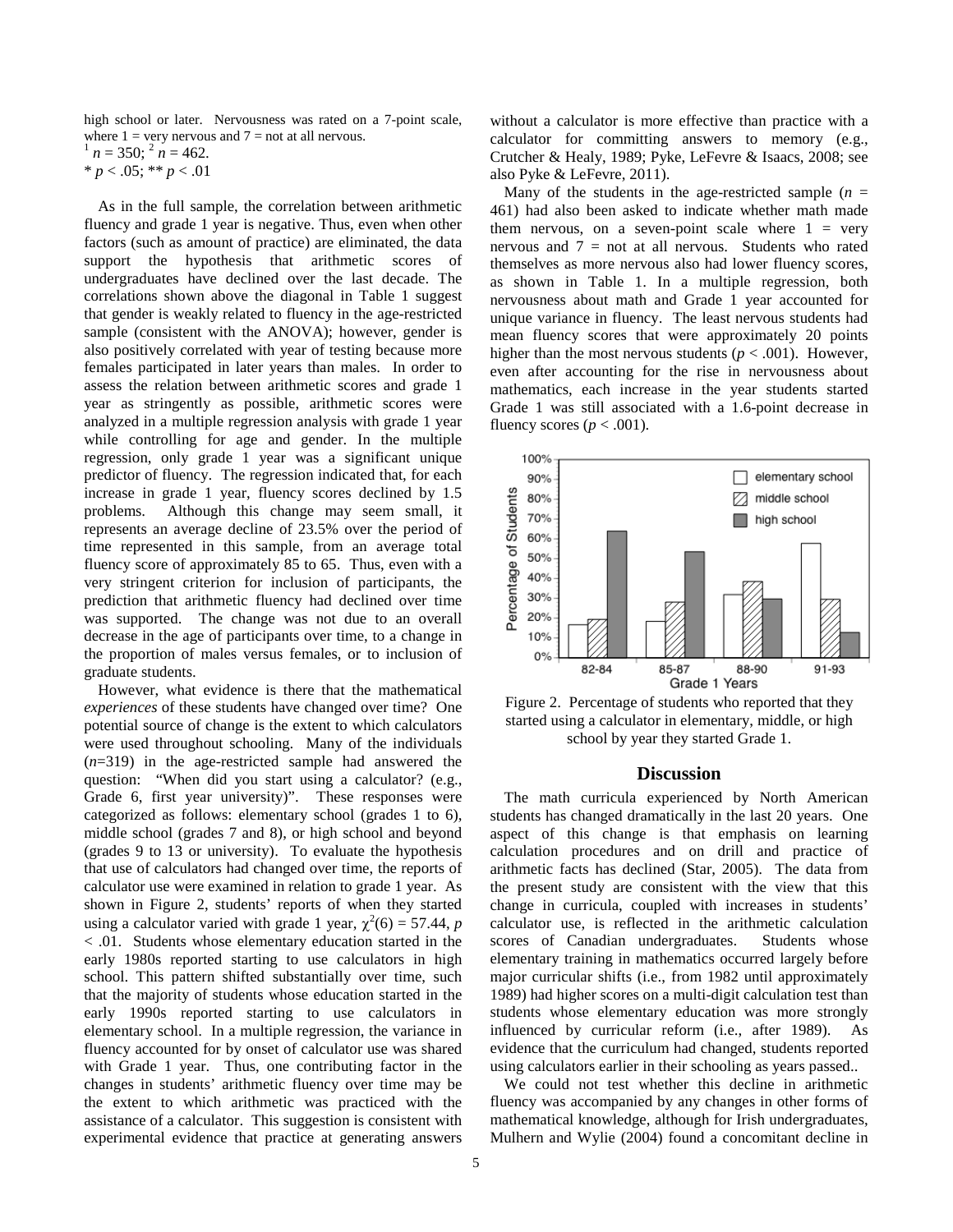all aspects of mathematical knowledge that they assessed. Notably, arithmetic showed smaller declines than some of the other skills. The change in arithmetic fluency that we observed among undergraduates cannot be attributed to a decline in the overall quality of the academic skills of entering cohorts. The average high school grades of students accepted to the university in this study have actually increased substantially over the same time period, because entrance requirements were deliberately raised. Thus, minimally, we expect a similar level of arithmetic skill across time.

It seems likely that changes in curricula, driven by changes in educators' views of what is most important in mathematical learning, are responsible for these changes in arithmetic fluency. Schoenfeld (2004) described the tumultuous history of mathematics education in the United State: Curricular reform in the 1980s was characterized by over-reaction to a failed 'back to basics' movement in the 1970s that followed the failure of the 'new math' of the 1960s. Schoenfeld notes that in the 1990s and beyond, the U.S. has been engaged in 'Math Wars' wherein traditionalists and reformers are in competition for control of the educational curriculum. All of these upheavals are presumably related to dissatisfaction among educators and the public with mathematics education (see also Latterall, 2005). Most recently, the National Mathematics Advisory Panel in the United States released a report in which concrete suggestions for streamlining and improving mathematics education were outlined (National Mathematics Advisory Panel, 2008). Notably, some of their recommendations relate to establishing fluent arithmetic skills as a foundation for more advanced topics in mathematics.

<span id="page-5-0"></span>Are similar factors at work in Canada? According to Robitaille and Sherrill (1980), the new math and back-tobasics movements also influenced Canadian education. Similarly, curricular reforms in the 1990s were implemented at least in part in response to the Standards published by the National Council of Teachers of Mathematics (McDougall, 2000; O'Shea, 2003). Further, there does seem to be ongoing concern about mathematics curricula. In Ontario, for example, where most of the students in the current study were educated, a new mathematics curriculum was developed in 1997 in conjunction with the implementation of province-wide testing of children in mathematics and literacy. The Ontario government commissioned a report in 2003 on early mathematics ("Early Mathematics Strategy", Ontario Ministry of Education, 2003) and in 2005, revised the 1997 math curriculum for grades 1 through 8 (Ontario Ministry of Education, 2005). One interpretation of the current results is that changes in the math curricula in Canada over the past 20 years have shifted emphasis from arithmetic to other aspects of mathematics knowledge. However, it is difficult to link the present results with specific experiences for students because of the shifting views about mathematics education and the consequently variable curricula over the past 20 years (Griffin &

Callingham, 2006). The impact of major curricular shifts on students' performance accumulates slowly. Students who have experienced the revised mathematics curriculum (implemented in 1998) throughout their education in Ontario will only arrive in universities in 2010.

## **Conclusions**

In summary, the arithmetic fluency of Canadian undergraduates has declined significantly over the past twenty years  $-$  by 23%<sup>[1](#page-5-0)</sup>. One contributing factor to this decline may have been the earlier introduction of calculators over this same time period. Moreover, comfort with basic mathematics has also declined significantly. These findings have implications for educators and education policy makers at all levels, as well as for student outcomes, in relation to both academics and employment (e.g., Finnie & Meng, 2006; Parsons & Bynner, 1997; Walczyk, 2000; Walczyk & Griffith-Ross, 2006).

One implication of the decline in fluency is that students will find tasks that involve arithmetic relatively more demanding of their cognitive resources than was the case for previous cohorts. Much of the reduced efficiency on multidigit calculation occurs because the single-digit facts are not memorized. Instead, students use relatively slower and more error-prone procedures such as counting or computing from a known fact (e.g.,  $9 + 3 = 10$ , 11, 12; 6 x 7 = 6 x 6 + 7; Smith-Chant & LeFevre, 2003). In several studies, speed of solving basic arithmetic facts has been correlated with children and adults' performance on mathematics achievement tests (Fuchs et al., 2005; Royer et al., 1999; Zentall, 1990). Accessing arithmetic facts from memory should free working memory resources for other aspects of problem solving (DeStefano & LeFevre, 2004). Accordingly, Imbo and LeFevre (2009) showed that Chinese-educated students, whose fluency scores are, on average, about twice as good as Canadian-educated students, solve computational addition problems (e.g., 34 + 29) with only minimal requirement for working memory resources. Canadian-educated students, in contrast, required substantial working memory resources to solve these problems. Lack of fluency with basic arithmetic will slow students' comprehension of examples because it forces them to rely on compensatory actions such as pausing, looking back, finding and using a calculator, or needing to search memory to re-activate related information (Walczyk & Griffith-Ross, 2006). Thus, educators at all levels need to be aware of the decline in young adults' arithmetic fluency.

The decline in arithmetic fluency also has implications for students' academic outcomes. Arithmetic fluency is an important foundation for the acquisition of conceptual skills in mathematics and related fields (e.g., science, geography, and technological design). Walcyzk and Griffith-Ross (2006) showed that weak computational skills were related

<sup>1</sup> Analysis of additional data collected between 2005 and 2010 showed a further decline in scores, such that the overall decline from 1993 to 2010 was approximately 37%.  $\overline{a}$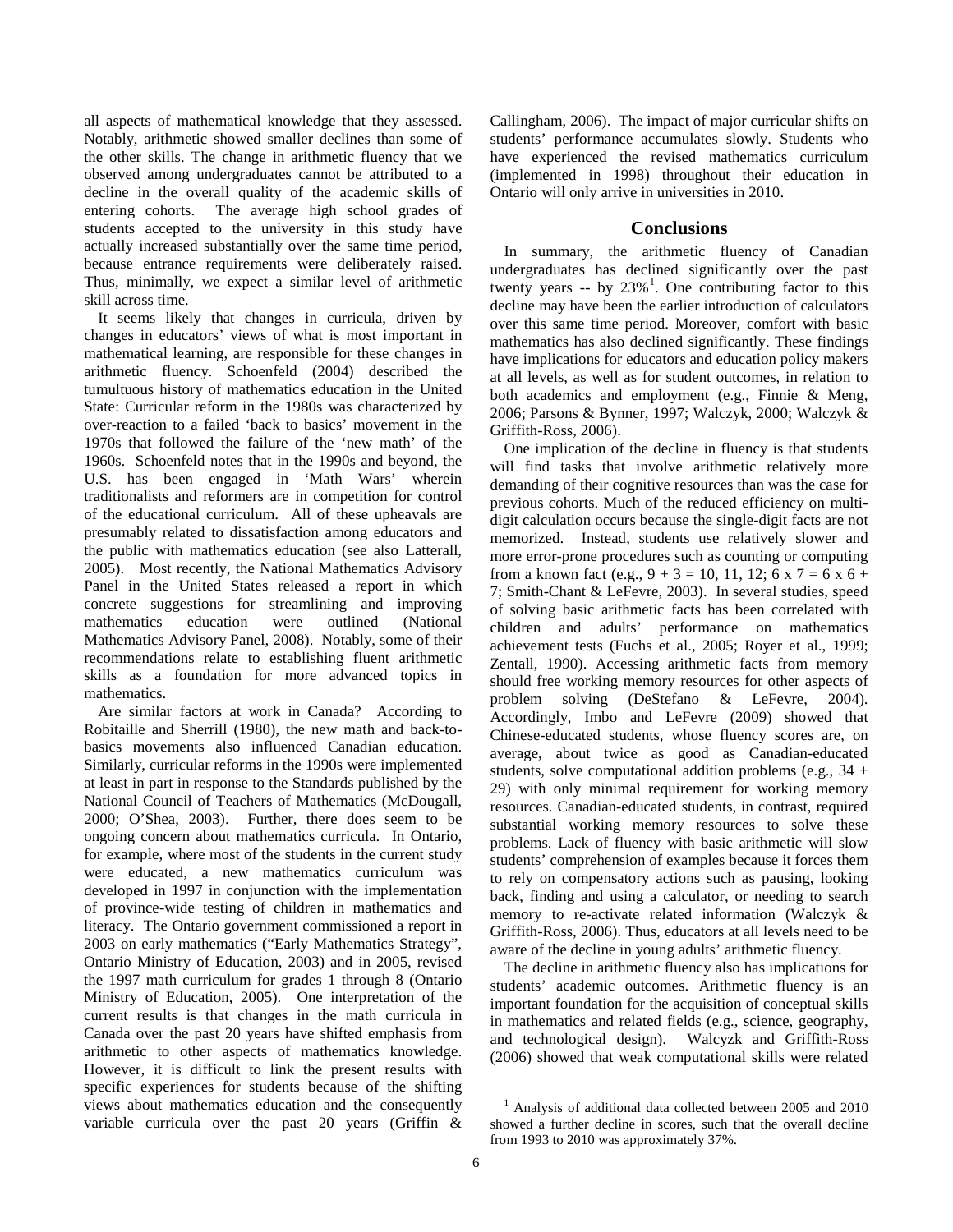to poorer performance (speed and accuracy) for university students solving algebraic inequalities under time pressure (see also Royer et al., 1999, who claim that males' superiority on high stakes mathematics tests can be traced back to their higher levels of arithmetic fluency relative to females). In Walcyzk and Griffith-Ross' work, although the students with weaker computational skills could compensate when they had unrestricted time to solve the problems, such compensatory strategies divert cognitive resources that would otherwise be available for learning, especially in situations involving more difficult problems, distracting environments, limited time, or when individuals are not strongly motivated (Walczyk, 2000). On this view, inefficient arithmetic skills may negatively influence students' learning of a variety of subjects in high school and university.

Finally, the decline in arithmetic fluency has implications for students' employment outcomes. Being able to use basic numerical skills in every day life is central to a variety of real world activities required in a variety of employment settings (McCloskey, 2007). Duncan and colleagues (2007) found that early numeracy skills, measured in kindergarten, were better predictors of both literacy and numeracy outcomes than reading scores. Accordingly, numeracy skills, which include arithmetic as well as applied problem solving, are strong predictors of economic success (Parsons & Bynner, 1997; Statistics Canada, 2005; Steen, 1997). Bynner and Parsons (1997) reported that the impact of poor numeracy skills might be greater than that of poor literacy skills. They found that adults in the U.K. with poor numeracy skills (and competent literacy skills) had more difficulty finding and retaining full-time positions, earned lower salaries, and were more likely to be employed in manual trades than adults with competent numeracy skills and poor literacy skills. The growth in mathematicsintensive jobs in the US is outpacing overall job growth by 3:1 (National Mathematics Advisory Panel, 2008). In summary, given the importance of mathematical proficiency and interest in mathematics to the economic outcomes of individuals and the nation, our findings suggest that people with poor numeracy skills may face increasingly greater employment difficulties. Thus, a decline in both arithmetic fluency and comfort with mathematics of young adults has broad implications for the Canadian economy.

## **Acknowledgments**

This research was supported by the Natural Sciences and Engineering Research Council of Canada through grants to Jo-Anne LeFevre and a postgraduate scholarship to Marcie Penner-Wilger. We thank Velian Pandeliev and Alexis Given for their help collating the data.

## **References**

Bynner, J., & Parsons, S. (1997). *Does numeracy matter?* London: The Basic Skills Agency.

- Crutcher, R. J. & Healy, A. F. (1989). Cognitive operations and the generation effect. *Journal of Experimental Psychology: Learning, Memory, and Cognition, 15,* 669- 675.
- Das, R., LeFevre, J.-A., & Penner-Wilger, M. (2010). Negative numbers in simple arithmetic. *Quarterly Journal of Experimental Psychology (2006)*, *63*(10), 1943–52. doi:10.1080/17470210903564359
- Duncan, G. J., Dowsett, C. J., Claessens, A., Magnuson, K., Huston, A. C., Klebanov, P., et al. (2007). School readiness and later achievement. *Developmental Psychology*, *43*(6), 1428–46. doi:10.1037/0012- 1649.43.6.1428
- Finnie, R. & Meng, R. (2006). *The Importance of Functional Literacy: Reading and Math Skills and Labour Market Outcomes of High School Drop-outs* (Analytical Studies Branch Research Paper Series 2006275e). Ottawa, ON: Statistics Canada, Analytical Studies Branch.
- French, J. W., Ekstrom, R. B., & Price, I. A. (1963). *Kit of reference tests for cognitive factors*. Princeton, NJ: Educational Testing Service.
- Fuchs, L. S., Fuchs, D., Compton, D. L., Schatschneider, D., Powell, S. R., Seethaler, P. M., Capizzi, A. M., & Fletcher, J. M. (2006). The cognitive correlates of thirdgrade skill in arithmetic, algorithmic computation, and arithmetic word problems. *Journal of Educational Psychology, 98*, 29-43.
- Griffin, P., & Callingham, R. (2006). A 20-year study of math achievement. *Journal for Research in Mathematics Education, 37*(3), 167-186.
- Imbo, I., & LeFevre, J.-A. (2009). Cultural differences in complex addition: efficient Chinese versus adaptive Belgians and Canadians. *Journal of Experimental Psychology. Learning, Memory, and Cognition*, *35*, 1465– 1476. doi:10.1037/a0017022
- Kalaman, D. A., & LeFevre, J. (2007). Working memory demands of exact and approximate addition. *European Journal of Cognitive Psychology, 19,* 187-212.
- Latterell, C. M. (2005). *Math wars: A guide for parents and teachers*. Westport, CT: Greenwood/Praeger.
- LeFevre, J. (2003). *Individual differences in working memory and arithmetic.* Unpublished manuscript, Carleton University.
- LeFevre, J., & Morris, J. (1999). More on the relation between division and multiplication in simple arithmetic: Evidence for mediation of division solutions via multiplication. *Memory & Cognition*, *27*, 803-812.
- LeFevre, J., Smith-Chant, B. L., Hiscock, K., Daley, K. E., & Morris, J. (2003). Young adults' strategic choices in simple arithmetic: Implications for the development of mathematical representations. In A. J. Baroody, & A. Dowker (Eds.), *The development of arithmetic concepts and skills: Constructing adaptive expertise* (pp. 203-228). Mahwah, NJ: Lawrence Erlbaum Associates.
- McCloskey, M. (2007). Quantitative literacy and developmental dyscalculias. In D. B. Berch & M. M. Mazzocco, (Eds.), *Why is math so hard for some*